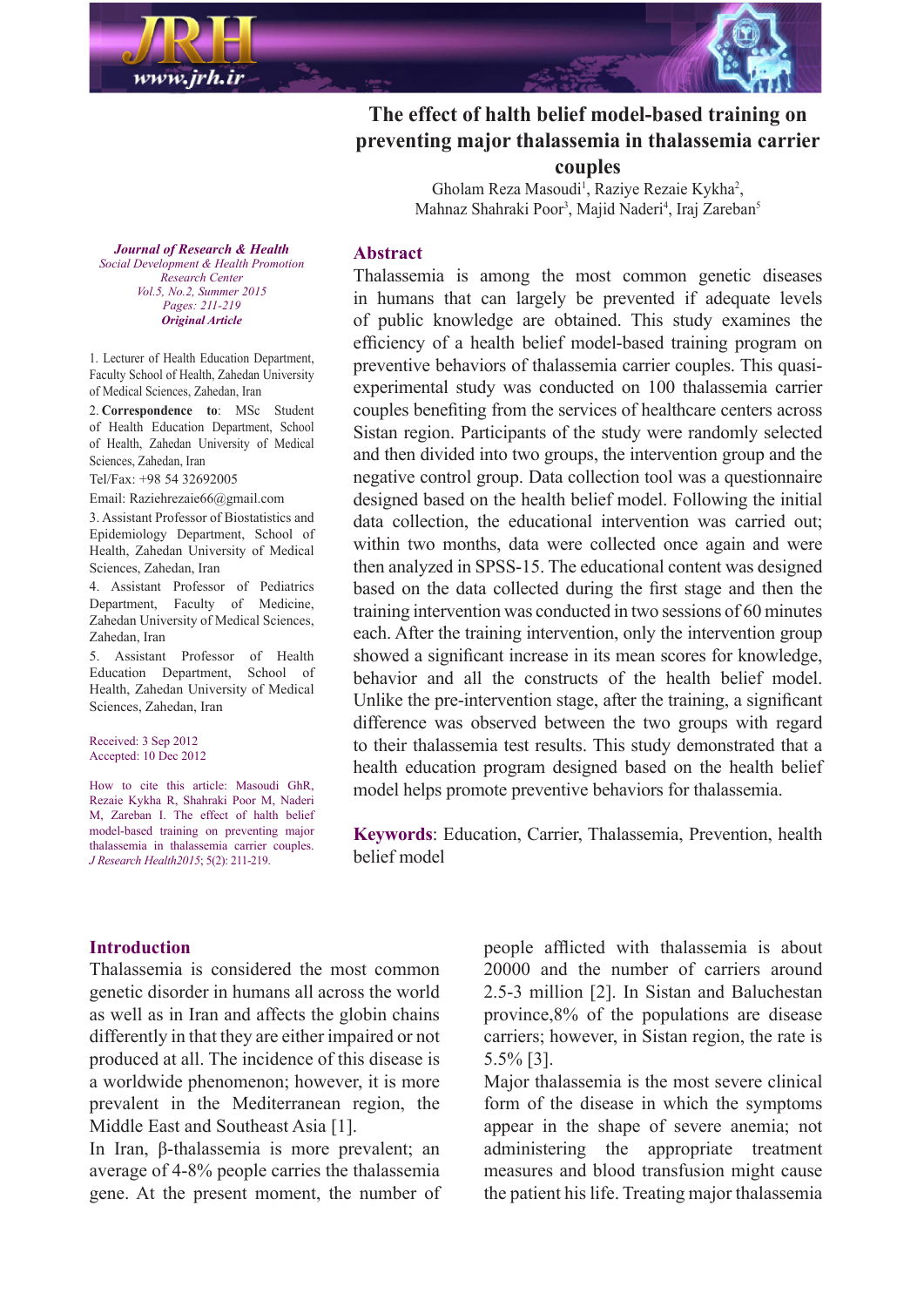is an extremely difficult and costly process; patients afflicted with this type of thalassemia's hould keep receiving their treatments for life. These patients might also suffer from multiple problems, including cardiac diseases, liver diseases, diabetes, short stature, etc. The prevention of the disease, however, costs much less than its treatment and can be carried out with a few simple tests  $[4]$ .

Studies show that people's knowledge about this disease is poor, and even those who have sufficient knowledge perform very poorly on its prevention  $[1,5,6]$ .

Given the high prevalence of thalassemia in our country and its remarkable healthcare costs as well as the physical, mental-psychological and social consequences of the disease, it appears that the most reasonable approach to the problem is to prevent the birth of people who will be afflicted with major thalassemia altogether. This purpose will only be achieved when public knowledge, particularly among carrier couples, rises to such a level that people will proceed with the proper preventive behaviors [1]. Educational programs are therefore required for promoting people's knowledge and attitudes about preventing the .disease

The efficiency of educational programs depends on their effectiveness and this effectiveness itself depends on the selection and proper use of educational models. The health belief model used as the main frame work of this study is among the oldest theories to predict health behaviors. The individual's decision and motivation to adopt a health behavior depend on three distinct issues, namely, individual perception, moderating behaviors and the likelihood of pursuing that behavior. Individual perception comprises the factors affecting the perception of the disease or illness and the outcomes of a particular health behavior. The likelihood of pursuing an action explores the factors affecting the likelihood of adopting a proper behavior. Moderating factors, including demographic variables, perceived threat and practice guideline, develop their roles once individual perception is achieved. Self-efficacy

**212**

is a new concept derived from Bandura's social cognitive theory and is considered a key factor influenced by moderating variables. Bandura defines self-efficacy as "the individual's confidence in his ability for behaving in a way whereby the desired result is accomplished, or the belief in one's own ability for successfully performing a certain behavior in order to achieve the desired results" [7].

To date, common health education programs focusing on thalassemia have not been fully successful in achieving preset objectives, merely because, in addition to cousin marriages and cultural and ethnic barriers regarding thalassemia, these programs have had a general perspective on the issue and have not been able to introduce proper structures based educational programs have structures for the better success of the programs. Modelwithin themselves that predict the probability of their own success and predefine the kinds of interventions that can be more efficient. The present study takes advantage of a health belief model-based educational program and can therefore provide greater success for the prevention of thalassemia and the promotion of its preventive behaviors.

### **Method**

experimental study consisted of every The statistical population of this quasithalassemia carrier couple in Sistan region of Iran already married when the study begun. Using results of previous studies [8] and the sample size formula for "comparison of the means of two independent populations". and with a confidence level of 95% and a statistical power of 80%, and also taking into account a  $20\%$  loss, the sample size for each group was estimated to be 50 and a total of 100 Participants were then studied. Due to the low number of couples in a small city and their close relationships, samples were selected from two different cities with the highest similarity. First, one city was randomly selected as the case (Hirmand) and another city as the negative control  $(Zahak)$ ; next,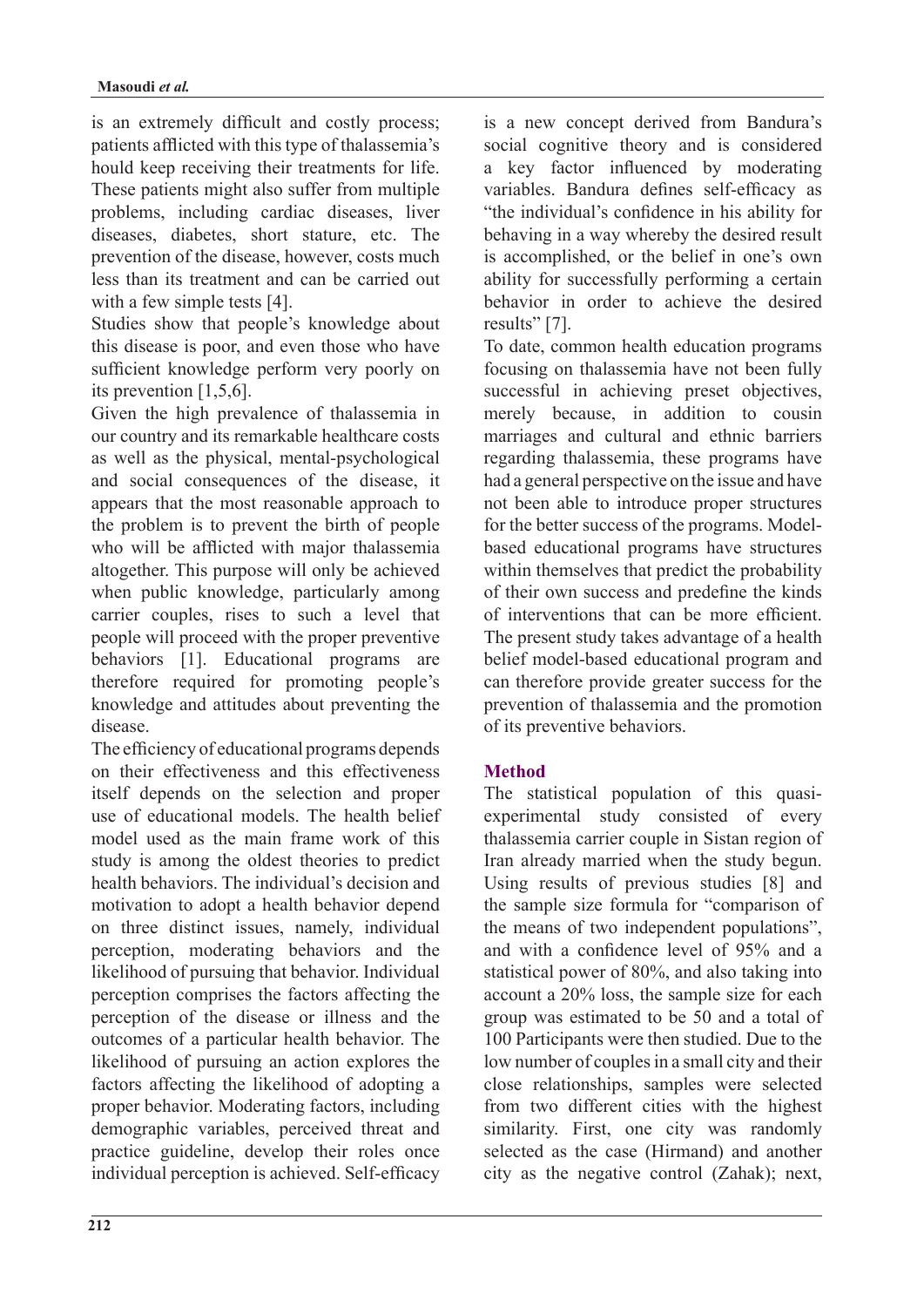samples were selected from among thalassemia couples at a ratio of couples covered by each healthcare center to all couples covered by that city. Couples who did not want to have children or those who were infertile were excluded from the study . Entering the study was voluntary and participants could withdraw from the study at any time; details of the study were also explained to the participants prior to its beginning. Data collection tool was a multi-section questionnaire containing demographic information (5 questions) and questions pertaining to knowledge and practice  $(10$  questions each). In addition, in order to measure the health belief model constructs including perceived susceptibility, severity, benefits and barriers as well as self-efficacy, five questions were designed for each. Three questions explored the practice guideline. In order to measure knowledge, a correct answer received a score of 2, an incorrect answer a score of zero, and lacks of knowledge a score of 1. In order to measure the health belief model dimensions, Likert's three-point attitude scale was used in the form of "agree, neutral and disagree". The constructs of perceived susceptibility, severity, benefits and barriers and also self-efficacy received a score of 3 for the most desirable state, a score of 1 for the worst state and a score of 2 for the "neutral" option. Overall scores for each individual were between  $0$  and  $20$  for the knowledge aspect. between 5 and 15 for the health belief model constructs, and between 10 and 20 for behavior. In the practice guideline construct, individuals' responses to all options were expressed as percentages. The questionnaire's validity and reliability were measured and evaluated using content validity and Cronbach's alpha test. The questionnaire's validity was confirmed by valid scientific resources and articles and by surveying research specialists and benefiting from their revisionary comments. The questionnaire's reliability was also measured by Cronbach's alpha, which confirmed a reliability of 78% for the knowledge construct,  $76%$  for behavior, 72% for perceived susceptibility,  $92\%$  for perceived severity, 82% for perceived benefits, efficacy. The questionnaire was completed 81% for perceived barriers and 82% for selfwithin both groups prior to the beginning of the educational intervention . After collecting and analyzing the questionnaire data, the educational content was produced and edited in both Persian and Balochi languages in the form of an educational video using results of the initial questionnaire, review of literature around the topic, educational films edited by the Ministry of Health and also with the help of the Thalassemia Prevention Center of Zahedan. The case group was then exposed to the researcher's intervention, i.e. the health education program, so that based on this model for promoting thalassemia preventive behaviors, they first feel at risk by the problem, i.e. becoming afflicted with major thalassemia  $(perceived)$  susceptibility), then perceive the depth of the risk and the severity of its various complications (perceived severity). and believe the usefulness and applicability of their own behaviors (perceived benefits) based on the positive signals they receive from their external or internal environment  $practive$  guideline), find the inhibiting factors of this practice less costly than its benefits  $(perceived\ barriers)$  and confide in their own ability to pursue thalassemia preventive behaviors so that they ultimately promote their thalassemia preventive behaviors. The educational program benefited from the group training method and incorporated showing a movie and holding a  $\overline{O}$  & A in two sessions of an hour each at the healthcare centers for the intervention group . At the beginning of each. session, a brief introduction of thalassemia was delivered, an educational video was played for the couples and then the session ended with the  $Q \& A$ . At the end of the training sessions, the couples received their own copy of the educational video so as to watch it again at home. Within two months of the educational program, data pertaining to knowledge, the health belief model dimensions and the research Participants' performance were collected using the same questionnaire. After extracting the data, they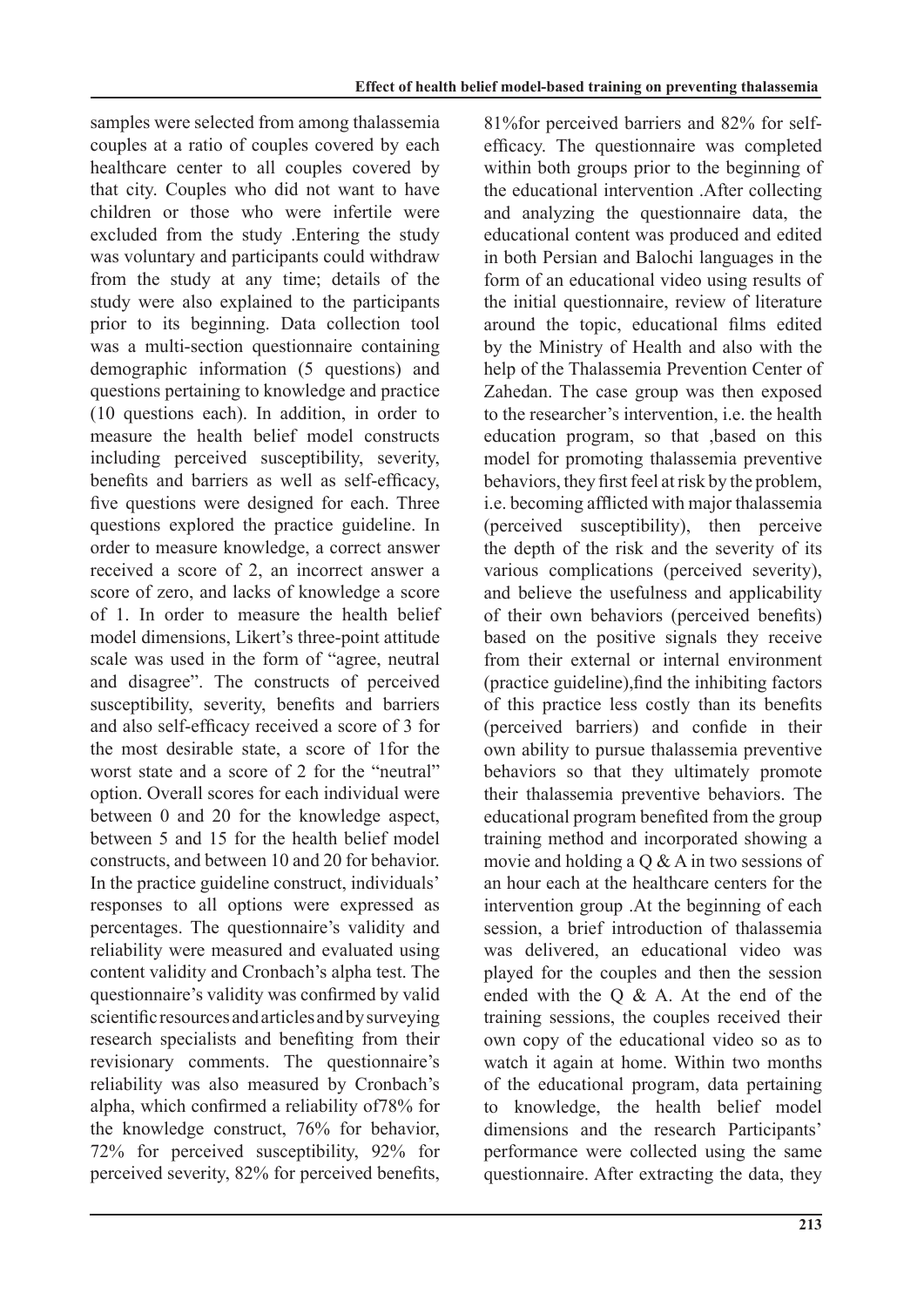were analyzed in SPSS-15 software using descriptive statistics and the independent t-test, the paired t-test and the correlation coefficient. The level of statistical significance was taken to be  $P < 0.05$ .

## **Results**

The mean age of Participants was 28 years. There was a significant relation between the Participants' age and their mean knowledge  $(P=0.04)$ ; in fact, Participants below the age of 22 boasted a greater knowledge compared to others. Among participants, 39% were illiterate, 48% did not have a high school diploma and  $13%$  had a high school diploma or higher education (Table 1). The ANOVA test revealed a significant relation between the mean score of knowledge in thalassemia couples at different levels of education  $(P=0.001)$ ; couples who had a high school

Table 1 Frequency distribution of the study population according to age, education

| <b>Study group</b>     |                    | <b>Intervention</b> |               | Control |               | <b>Total</b> |               |
|------------------------|--------------------|---------------------|---------------|---------|---------------|--------------|---------------|
| Variable               |                    | F                   | $\frac{0}{0}$ | F       | $\frac{0}{0}$ | F            | $\frac{0}{0}$ |
|                        | $\leq$ 22          | 14                  | 28            | 4       | 8             | 18           | 18            |
| Age                    | $22 - 30$          | 24                  | 48            | 29      | 58            | 53           | 53            |
|                        | >30                | 12                  | 24            | 17      | 34            | 29           | 29            |
|                        | Total              | 50                  | 100           | 50      | 100           | 100          | 100           |
| <b>Education</b> level | Illiterate         | 17                  | 34            | 22      | 44            | 39           | 39            |
|                        | Less than diploma  | 29                  | 58            | 19      | 38            | 48           | 48            |
|                        | Diploma and higher | 4                   | 8             | 9       | 18            | 13           | 13            |
|                        | Total              | 50                  | 100           | 50      | 100           | 100          | 100           |

diploma or higher education had greater knowledge. Findings showed the absence of any significant differences between the case group and the negative control group in terms of demographic variables.

Before the educational intervention, no significant differences existed between the intervention group and the negative control group with respect to their mean scores for the variables of knowledge, perceived susceptibility, severity, benefits and barriers and also self-efficacy and behavior; however, after the educational intervention, a significant difference was observed between the two groups in terms of all these variables  $(P< 0.001)$ . Given that the lower and upper limits are positive in all these variables, it can be argued that the mean scores for knowledge and all the health belief model constructs are higher in the intervention group compared to the control group (Table 2). The paired t-test indicated a significant difference between the mean scores of these variables in the intervention group pre and post intervention  $(P<0.05)$ , and since the lower and upper limits are positive in all these variables, the mean scores for knowledge and the health belief model intervention compared to pre-intervention constructs were higher in this group post- $(P<0.05)$ . Meanwhile in the negative control group despite the slight changes in the mean scores of behavior and the model constructs no significant difference was observed aside from the significant increase in their scores for knowledge  $(P=0.42)$ .

Before the educational intervention, 23 out of 50 participants of the negative control group  $(46\%)$  and 28 out of 50 participants of the experimental group  $(56%)$  underwent the first test of thalassemia: the difference between the two groups was not statistically significant based on the comparison of two independent populations test  $(P=0.15)$ . Findings of the study showed that, after the educational intervention,  $26$  out of  $50$  participants of the negative control group( $52\%$ ) and 44 out of 50 participants of the experimental group  $(88%)$  underwent the first test of thalassemia; based on the aforementioned comparison test the difference between the two groups was statistically significant  $(P<0.001)$ .

As the second test of thalassemia is performed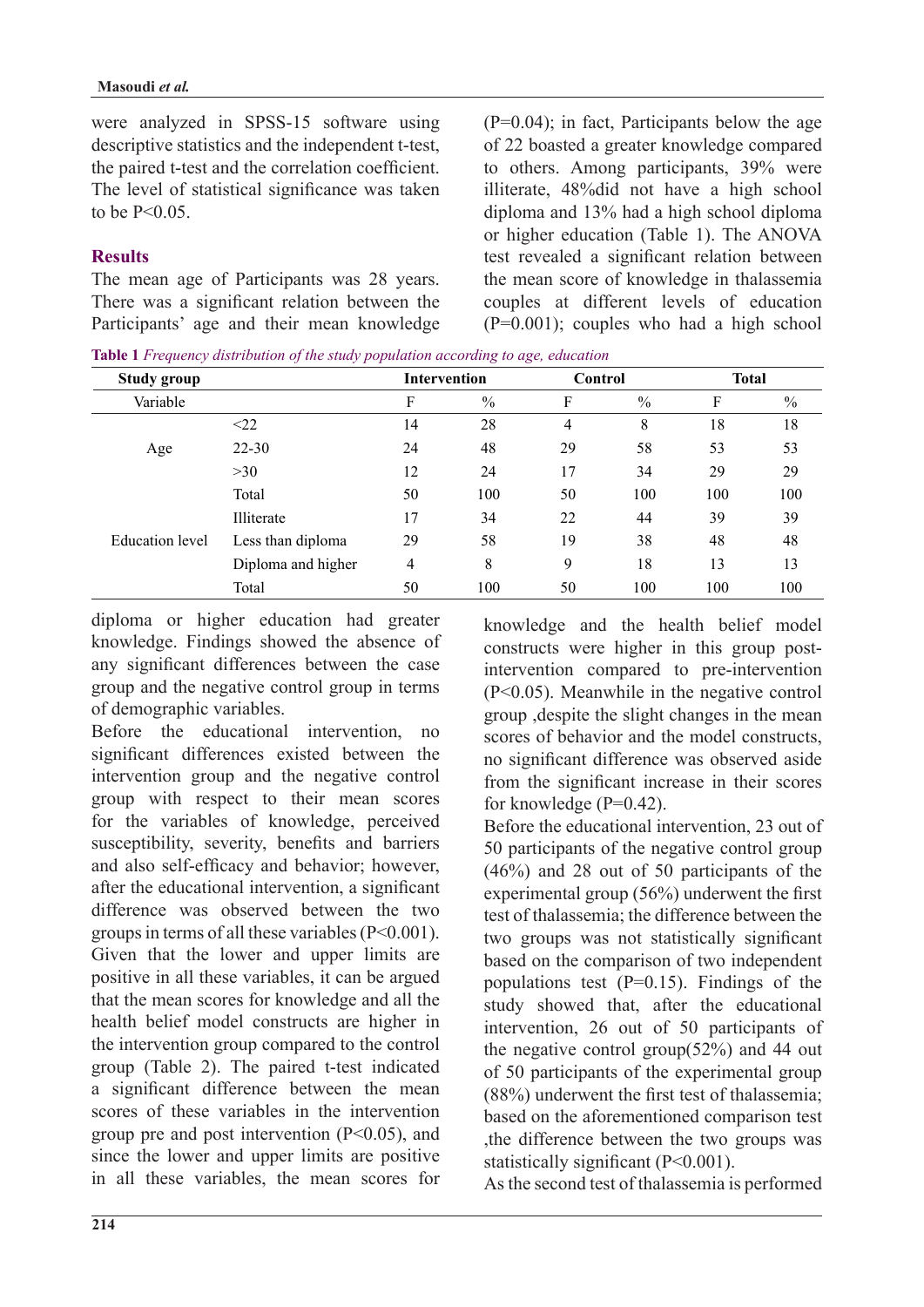|                          |                         | <b>Before intervention</b>             |                       | <b>After intervention</b>              |                       |
|--------------------------|-------------------------|----------------------------------------|-----------------------|----------------------------------------|-----------------------|
|                          |                         | $Mean \pm SD$ )                        | Independent<br>t-test | $Mean \pm SD$ )                        | Independent<br>t-test |
| Awareness                | Intervention<br>Control | $13.06(\pm2.67)$<br>$12.84(\pm 3.03)$  | $P = 0.70$            | $17.10(\pm 1.98)$<br>$13.94(\pm 2.82)$ | P < 0.001             |
| Perceived susceptibility | Intervention<br>Control | $11.88(\pm 2.04)$<br>$12.90(\pm 2.25)$ | $P = 0.15$            | $13.72(\pm 1.24)$<br>$12.36(\pm 1.83)$ | P < 0.001             |
| Perceived severity       | Intervention<br>Control | $13.58(\pm 2.25)$<br>$13.46(\pm 2.19)$ | $P = 0.77$            | $14.76(\pm 0.51)$<br>$12.9(\pm 2.26)$  | P < 0.001             |
| Perceived benefits       | Intervention<br>Control | $13.34(\pm 1.89)$<br>$12.98(\pm 2.19)$ | $P = 0.38$            | $14.24(\pm 1.25)$<br>$12.44(\pm 2.14)$ | P < 0.001             |
| Perceived barriers       | Intervention<br>Control | $7.92(\pm2.89)$<br>$8.60(\pm2.91)$     | $P = 0.24$            | $6.74(\pm 1.73)$<br>$8.90(\pm2.07)$    | P < 0.001             |
| Self-efficacy            | Intervention<br>Control | $12.82(\pm 2.43)$<br>$12.98(\pm 2.88)$ | $P = 0.76$            | $13.82(\pm 1.13)$<br>$12.26(\pm 2.89)$ | P < 0.001             |
| <b>Behavior</b>          | Intervention<br>Control | $12.46(\pm 2.30)$<br>$11.28(\pm 2.25)$ | $P = 0.84$            | $13.58(\pm 2.14)$<br>$11.42(\pm 1.95)$ | P < 0.001             |

*Table 2 The mean and standard deviation of scores of health belief model constructs in the intervention group before intervention after and*

during pregnancy, some people did not qualify for undergoing it. Findings of the study showed that, before the educational intervention, 22 out of 45 qualified participants of the negative control group  $(48.8\%)$  and 17 out of 28 qualified participants of the experimental group  $(60.7\%)$  underwent the second test of thalassemia; the difference between the two groups was not statistically significant  $(P=0.16)$ . Nevertheless, after the intervention, 25

out of 48 qualified participants of the negative control group  $(52\%)$  and 23 out of 31 qualified participants of the experimental group  $(74.1\%)$ underwent the second test of thalassemia; the difference between the two groups was statistically significant  $(P=0.02)$ . Table 3 presents the relative frequency distribution of the practice guideline in the study Participants. Healthcare workers comprised the largest

|  |  | Table 3 Frequency distribution of Cues to Action in the study groups |  |  |  |  |  |
|--|--|----------------------------------------------------------------------|--|--|--|--|--|
|--|--|----------------------------------------------------------------------|--|--|--|--|--|

|               |              | <b>Before intervention</b> |               | <b>After intervention</b> |      |
|---------------|--------------|----------------------------|---------------|---------------------------|------|
|               |              | F                          | $\frac{0}{0}$ | F                         | $\%$ |
| Health worker | Intervention | 34                         | 68            | 42                        | 84   |
|               | Control      | 42                         | 84            | 40                        | 80   |
| Relatives     | Intervention | 6                          | 12            | 4                         | 8    |
|               | Control      |                            | 8             | 6                         | 12   |
| Family        | Intervention |                            | 14            | 4                         | 8    |
|               | Control      | 0                          | 0             |                           |      |
| Television    | Intervention | 3                          | 6             | $\theta$                  |      |
|               | Control      |                            | 8             |                           |      |

source of information for the Participants The correlation test showed that, post-<br>intervention, a significant relation exists between The correlation test showed

self-efficacy and performance of thalassemia carrier couples belonging to the experimental group (Table 4).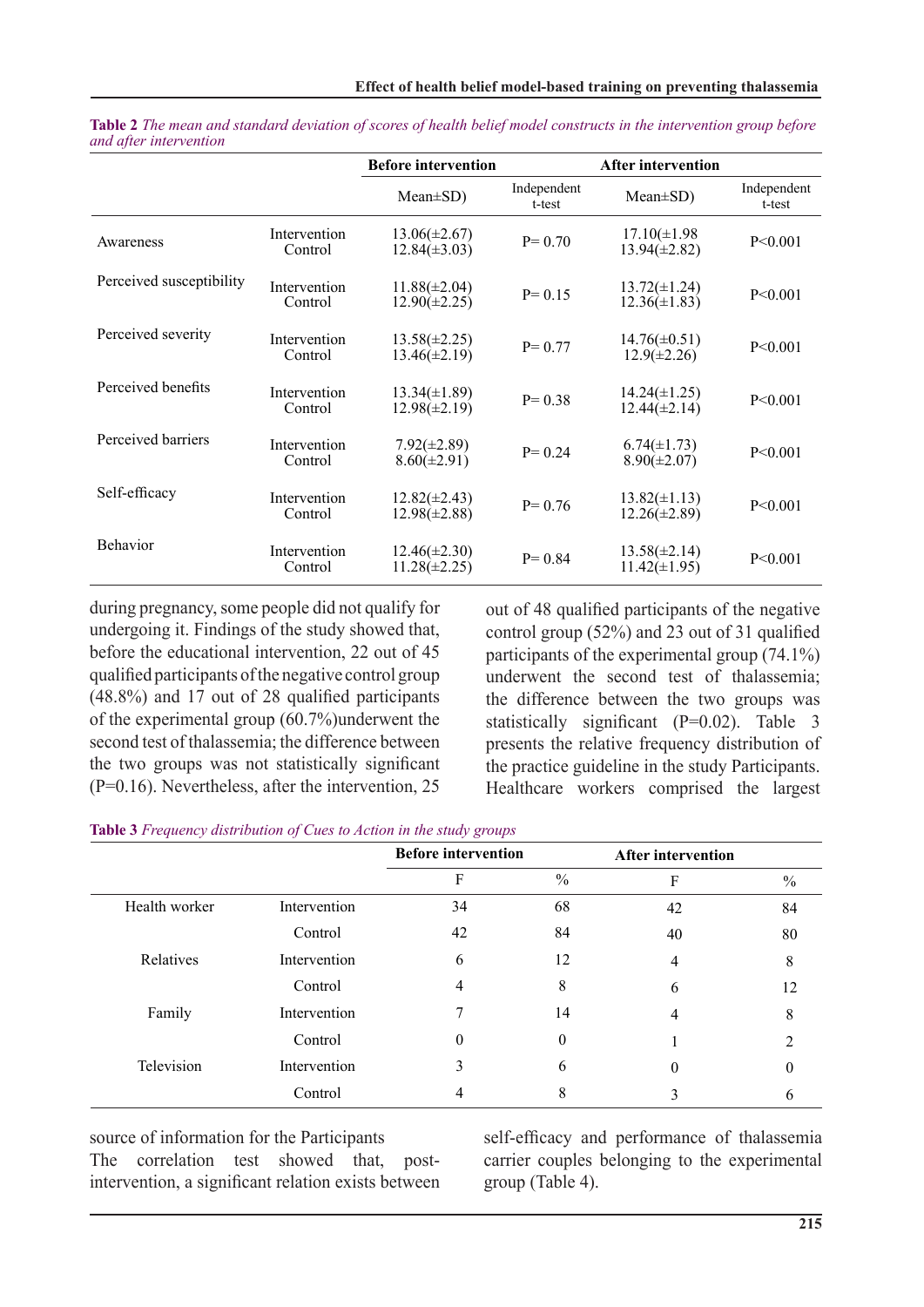| <b>Behavior</b>                | <b>Awareness</b> | Perceived<br>susceptibility | <b>Perceived</b><br>severity | <b>Perceived benefits</b> | Perceived<br><b>barriers</b> | Self-efficacy |
|--------------------------------|------------------|-----------------------------|------------------------------|---------------------------|------------------------------|---------------|
| The correlation<br>coefficient | 0.11             | 0.15                        | 0.02                         | 0.21                      | 0.22                         | $0.45**$      |
| p-value                        | 0.43             | 0.28                        | 0.85                         | 0.12                      | 0.12                         | 0.001         |
|                                | 50               | 50                          | 50                           | 50                        | 50                           | 50            |

|  |  |  | Table 4 HBM components correlated with the performance of the experimental group couple after the intervention |
|--|--|--|----------------------------------------------------------------------------------------------------------------|
|--|--|--|----------------------------------------------------------------------------------------------------------------|

\*\*Correlation is significant at the  $0.01$  level.

### **Discussion**

Results showed that the Participants' knowledge was moderate pre-intervention and most of them had proper information about the nature of the disease and its methods of transmission. but did not have much information about its methods of prevention *a* study conducted by Rafie zadeh and Arab also yielded similar results  $[5,9]$ . After the educational intervention the mean score of knowledge in both groups increased significantly, with the increase in the negative control group possibly owing to refraining from the removal of common trainings of the health system. An increase in post-intervention levels of knowledge was also observed in other studies  $[10]$ .

According to researchers, knowledge alone is not enough for adopting preventive behaviors, but the mindset and attitude toward the disease is a major factor in taking preventive measures [11]. In the present study, the mean score of intervention; however, post-intervention, the behavior in the two groups did not differ prescore of behavior increased significantly in the intervention group while in the negative control group, despite the increase in levels of knowledge, the Participants' performance did not improve. A study regarding thalassemia conducted by Jafari and Sadaghiani on couples about to get married also showed that having proper knowledge of the disease alone does not lead to an increase in performance  $[6,12]$ . These findings are of great importance and suggest that theory-based educational interventions built on changes of the model constructs are more efficient in developing behavioral changes. Findings of this study showed that the implementation of health education programs was effective in improving the knowledge and performance of subject's regarding thalassemia preventive behaviors. These findings are consistent with findings of a study conducted Sharifirad et al on the topic of providing nutrition education to diabetics [13] and also another study conducted by Karimi et al on AIDS [14].

In the present study, the score for perceived susceptibility increased significantly in the intervention group post-intervention, which is consistent with results of the study conducted by Karimi and Baghiani moghadam  $[14,15]$ ; however ,in a study conducted by Sharifirad and Reiner on smoking cigarettes, no difference was observed, possibly due to the short period of intervention  $[16,17]$ . If a person is more susceptible toward a health issue, he will certainly make greater efforts toward adopting disease preventive and health behaviors [14].

In the present study, the score for perceived severity increased significantly in the intervention group post-intervention, unlike in the negative control group. This increase owes to the couples' participation in classes about thalassemia. Having knowledge of the severity of the disease and noting its complications and costs of treatment are significant factors contributing to the increase in scores of perceived severity. In the study conducted by Karimi et al, a direct relation existed between perceived severity and breast screening [18]. The study conducted by Lane on immigrants in Taiwan revealed a significant relation between perceived severity and perceived threat of AIDS and the decrease in risky behaviors [19].

The mean score of perceived benefits increased significantly in the intervention group post-intervention. Results of certain studies emphasize how an individual's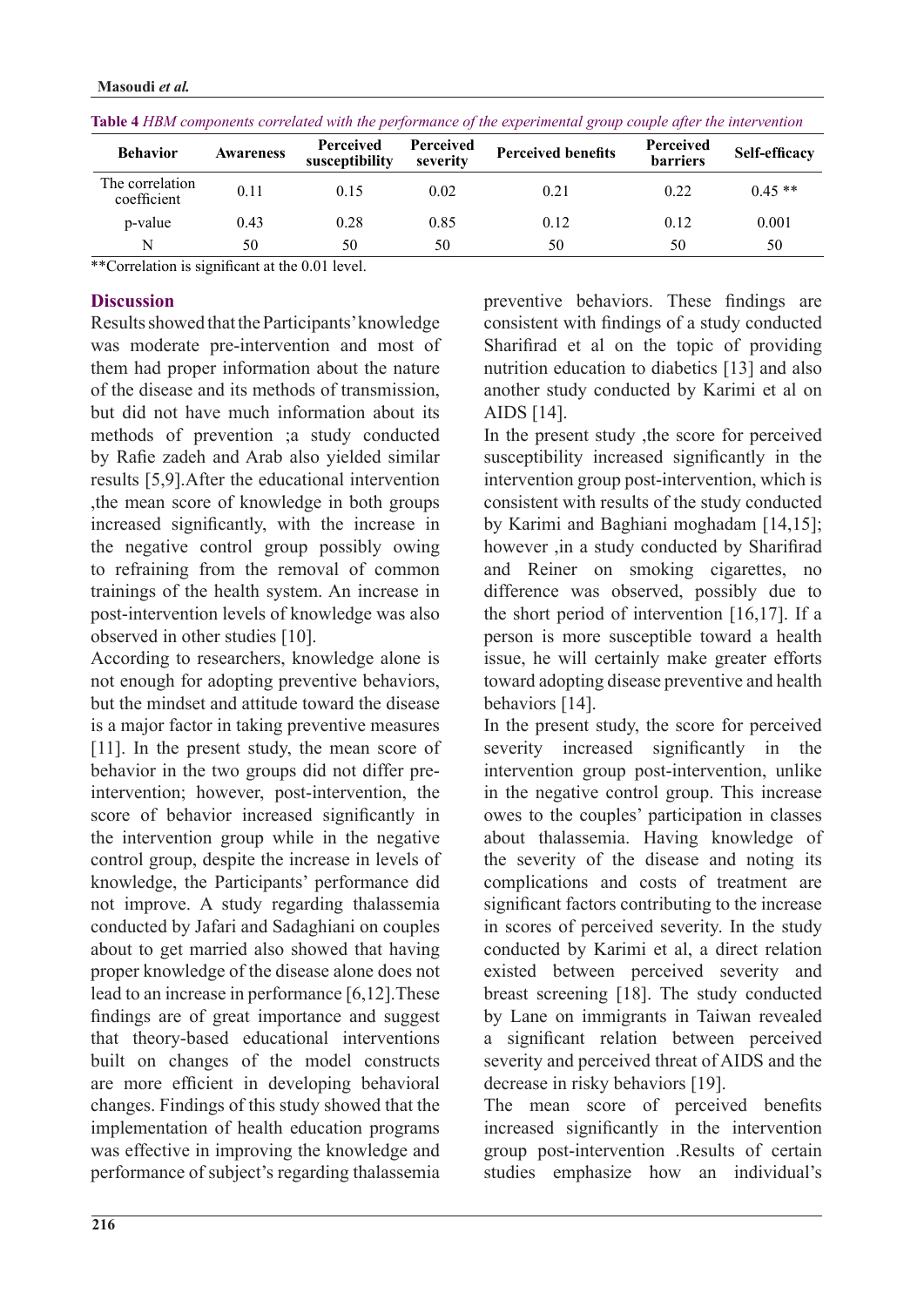perceived benefit sallow for his easier adopting of preventive behaviors  $[20]$ . A study led by Cyr et al investigating preventive behaviors of colorectal cancer showed that perceived benefits had played a major role in the group where participants had pursued that particular behavior [21]. A study conducted by Davation women residing in Yazd showed that perceived benefits have the highest correlation with the adopting of protective behaviors against sun rays [22]. The decrease in the mean score intervention, Participants have made an effort of perceived barriers suggests that, postto remove the barriers that have hindered their pursuing of preventive behaviors and have managed to reduce certain factors inhibiting that behavior. Some studies show that perceived barriers contributes most powerfully to predicting health protective behaviors  $[23,24]$ . The self-efficacy theory was also applied to the present study. Self-efficacy is a precursor to pursuing a certain behavior; special attention efficacy  $[25]$ . In the present study, the mean should therefore be paid to increasing selfscore of self-efficacy increased significantly post-intervention and a significant relation was also found to exist between self-efficacy and behavior. In a study conducted by Gulford. there was also a significant relation between the students' self-efficacy and their performing of breast self-examination  $[26]$ , which is consistent with results of the present study. A study conducted by Sung also showed that programs designed to promote self-efficacy can greatly affect self-efficacy levels [27].

The present study revealed the role of health workers as the most important external practice guideline factor for promoting disease preventive behaviors ; results of a study conducted by Pirzadeh and Enjezab also confirmed this finding  $[28,29]$ . Furthermore, according to the present study, the spouse of an individual has the main role in accepting or rejecting abortion, which is indicative of the necessity of implementing training programs for both parents .Findings of the present study showed that health training programs designed based on the health belief model have a significant effect on thalassemia preventive behaviors by promoting knowledge and positively affecting perceived benefits, barriers, susceptibility and severity. Limitations of the study included the small number of couples and their close relationships in the small city where they resided; therefore, the intervention group and the negative control group were each selected from two different cities. In addition, some of the qualified patients were not willing to participate in the study, which resulted in more time spent for selecting the samples.

# **Conclusion**

Results of this study showed that a health belief model-based training including participants' attitudes and beliefs can help promote thalassemia preventive behaviors This educational program is mainly effective. because efforts were made to detect its points of weakness through pre-intervention assessments, which then provided the basis for designing the educational content and strategies. Our study showed that self-efficacy is the most significant predictor construct of thalassemia preventive behaviors; therefore educational programs should be designed in ways that enhance couples' self-efficacy. Coherent educational programs based on the audience's need a real ways considered the most effective method for preventing any disease. Increasing knowledge, attitude and performance of thalassemia couples is clearly a priority that requires extensive planning and activism at the community level.

## **Acknowledgements**

The authors wish to express their gratitude to Health worker, thalassemia couples for their cooperation in this study. There was no conflict of interest among authors in this study.

# **Contributions**

Study design: RRK Data collection and analysis: RRK, GHM, IZ, MSHP, MN Manuscript preparation: RRK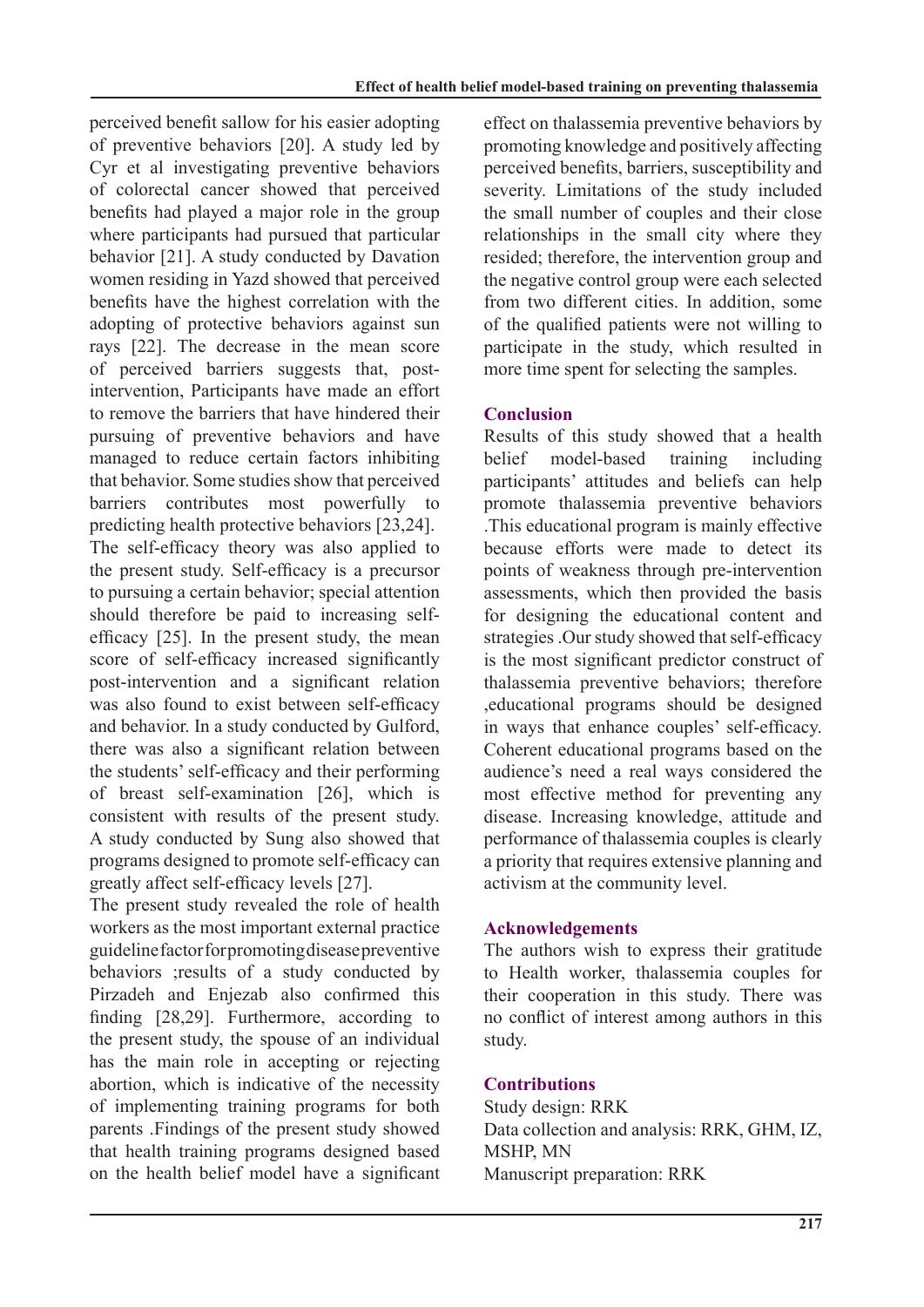### **Conflict of interest**

"The authors declare that they have no competing interests."

### **References**

1- Moradi AR, Hosseini SA, Moradi A, Daneshyar A. Knowledge of couple about thalassemia at the stage of marriage in Bahar City. Scientific Journal of Hamadan Nursing & Midwifery faculty 2007; 15(2): 33-7. [In Persian].

2- Poor Dehkordi AH, Delaram M, Safdari F, et al. Comparison of speech and self-learning of parents of children with thalassemia major on how to care for their children. Journal of Medical Sciences of Yazd2008; 10(2):52-58. [In Persian]

3- Shahramyan I, Fatemi M, Yar mohammady F, Afshari M, Shahriari KH. Epidemiology of common diseases in the region of Sistan, published by department of community health education-department of health taftan. 2006; 170. [In Persian]

4- Comprehensive instruction  $\&$  educational materials of prevention program me on Major B-Thalassemia. Ministry of health  $\&$  medical education, center for diseases control, Sound Publishing Center; 2007; 240-1. [In Persian]

5- Rafi zade A, Rahmati B, Karimi M L, Bolndrftar AA, Younesi MA, Alam bin S. Study the pre-university and high school students' level of knowledge on Thalassemia in Guilan. *Holist Nurs Midwifery* 2010; 20 (2): 34-39 [In Persian].

6- Sedqyany S, Farshidfar GH. Knowledge attitude and practice of married couples of thalassemia in Bandar Abbas. Hormozgan Medical Journal 2001; 5(3): 30-4. [In Persian<sub>1</sub>.

7- Glanz K, Rimer BA, Viswanath K. Health behavior and health education, Theory, Research, and Practice. 4thed; 2008. San Francisco.

8- Motamedi N, Hejazi SH, Hazavei SMM, Zamani AR, Saberi S, Rahimi E. Effect of education based on health belief model on promoting preventive behavior of coetaneous leishmaniasis. Journal of Military *Medicine*2010; 11(4): 231-6. [In Persian]

9- Arab M. Abas zadeh A. Effect of a thalassemia educational program on students' knowledge. *Journal of* Oazvin University of Medical Sciences 2002; 6(2):43-7. [In Persian]

10- Yakhforoshha A, Solhi M, Ebadifard AF. Effects of education via health belief model on knowledge and attitude of voluntary health workers regarding Pap smear in urban centers of Qazvin. Journal of Nursing and Midwifery Beheshti 2009; 18(62): 25-30. [In Persian]

11- Lollis CM, Johnson EH, Antoni MH. The efficacy of the health belief model for predicting condom usage and risky sexual practices in university students. AIDS Educ Prev1997; 9(6): 551-63.

12- Jafari F, Node-Sharifi A, Zaiery F. Effectiveness of thalassemia prevention program on couples knowledge and carriers and marriage avoidance in Gorgan province- Iran. Journal Gorgan University Medical Sciences2007; 8 (4):68-72. [In Persian]

13- Sharifirad G, Entezari MH, Kamran A, Azadbaght L. Effectiveness of nutrition education to patients with type 2 diabetes. Application of health belief model. Iranian Journal of Diabetes and Lipid 2008; 7(4): 379-86. [In Persian]

14- Karimy M, Ghofrani Poor F, Hidarnia AR, The Effect of health education based on health belief model on preventive action of AIDS on Addict in Zarandieh. Journal of Guilan University of Medical Sciences2009;18: 73-64. [In Persian]

15- Baghiani moghadam MH, Mazloomy S, Ehram Poosh MH. The efficiency of health beliefs model on knowledge, attitude, practice in Yazd of hairdressers about hepatitis B. The 4<sup>th</sup> national congress on environmental health: 2002; 579-86. [In Persian]

16- Sharifi rad G, Hazavei M, Hasan zadeh A, Daneshamouz A. The effect of health education based on health belief model on preventive actions of smoking in grade one, middle school students. Arak medical university Journal 2007; 10 (1): 76-86. [In Persian<sub>1</sub>

17- Hanewinkel R, Asshauer M. Fifteen month follow up result of a school based life-skills approach to smoking prevention. Health education Research Oxford University Press 2004; 19(2): 37-125

18- Karimy M, Hasani M, Khoram R, Ghaffari M, NiknamSH. The effect of education, based on health helief model on breast self- examination in health liaisons of Zarandieh City. Zahedan Journal of Research in Medical Sciences 2008; 10(4): 281-9. [In Persian]

19- Lin P, Simoni JM, Zemon V. The health belief model, Sexual behaviors, and HIV risk among Taiwanese immigrants. AIDS Educ Prev 2005; 17(5): 469-83.

20- Taghdisi M, Nejadsadeghi E. The effect of health